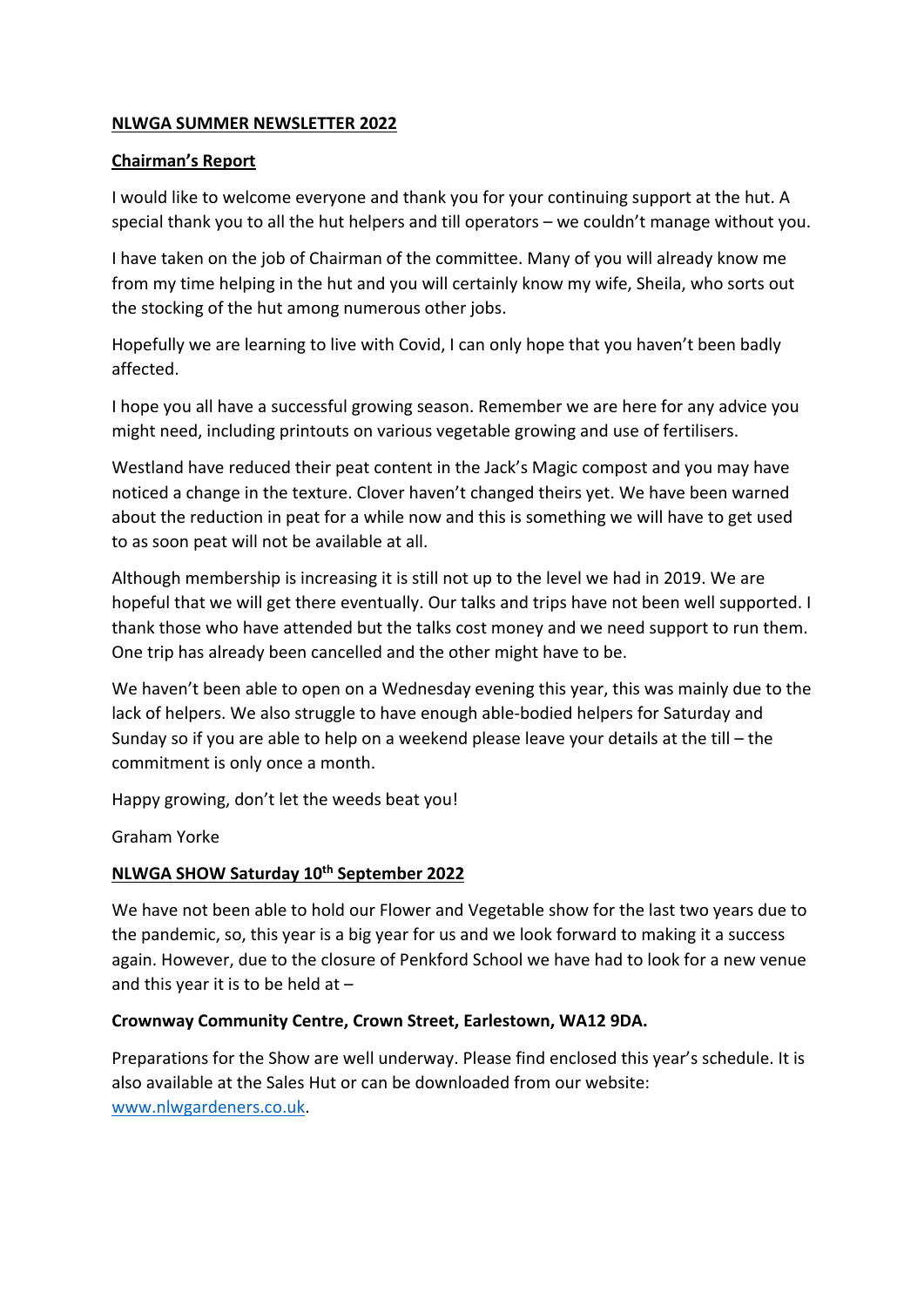We are pleased to announce our regular sponsors are again helping fund the Show: Loach's, Kings Seeds, Think Ahead Community Stroke Group, Jewellery by Silvana, Bents Garden Centre and new sponsors in 2022, MJM, Haydock Park Golf Club and Karen's Cakes.

We would like to invite Association members to sponsor one or more classes in the Show (e.g., a vegetable or flower class that is a particular favourite in memory of a loved one who has passed away). A list of the classes and sponsors is in the Sales Hut. To sponsor one class costs £6.

**Thank you** to all our sponsors whose generosity helps make the Show the success it is today.

Our Show is for YOU, the people of Newton‐le‐Willows and surrounding communities who make the Show come alive with your beautiful exhibits.

Members: please spread the word to other growers, allotment holders and novices in all things horticultural to have a go at exhibiting and it's not just for the green fingered amongst us…..we have photography and cookery classes. This year's Show includes baking classes (Bran Fruit Loaf and Carrot Muffins with Orange Icing) and three photography classes (Flight, Umbrellas, Concrete and/or Clay). All details are in the schedule.

Due to the new venue being smaller some of the classes have been reduced or cancelled. Please check the schedule for details.

However, this year we have added an award for most points gained in the Fruit class and includes 'The Malcolm Greenhalgh Shield' in memory of our chairman who sadly passed away in October 2019.

The 'Bert Jackson Memorial Cup' remembers a great character from the Rob Lane allotments and member of our association. All new members will be sent a copy of our schedule together with a letter explaining how they could win the cup (or come second or third and still win a prize!)

Raffle tickets will be on sale at the show on the day for all members, exhibitors and visitors. There are some amazing prizes from local businesses. Thank you for your generosity as all proceeds will go to help fund the show.

If you need further information regarding any details of the show, please do not hesitate to contact me on the telephone number or email address below.

Mrs Marjorie McMahon Show Secretary Tel: 07805407475 Email: nlwgashow@aol.com

# **News from The Sales Hut**

Another year gone by, so a few dates to remember for later this year.

**August** – from the middle of the month the potato list will be out and you can submit your orders. This worked out very well last year but I need them in for the end of September or you might be disappointed.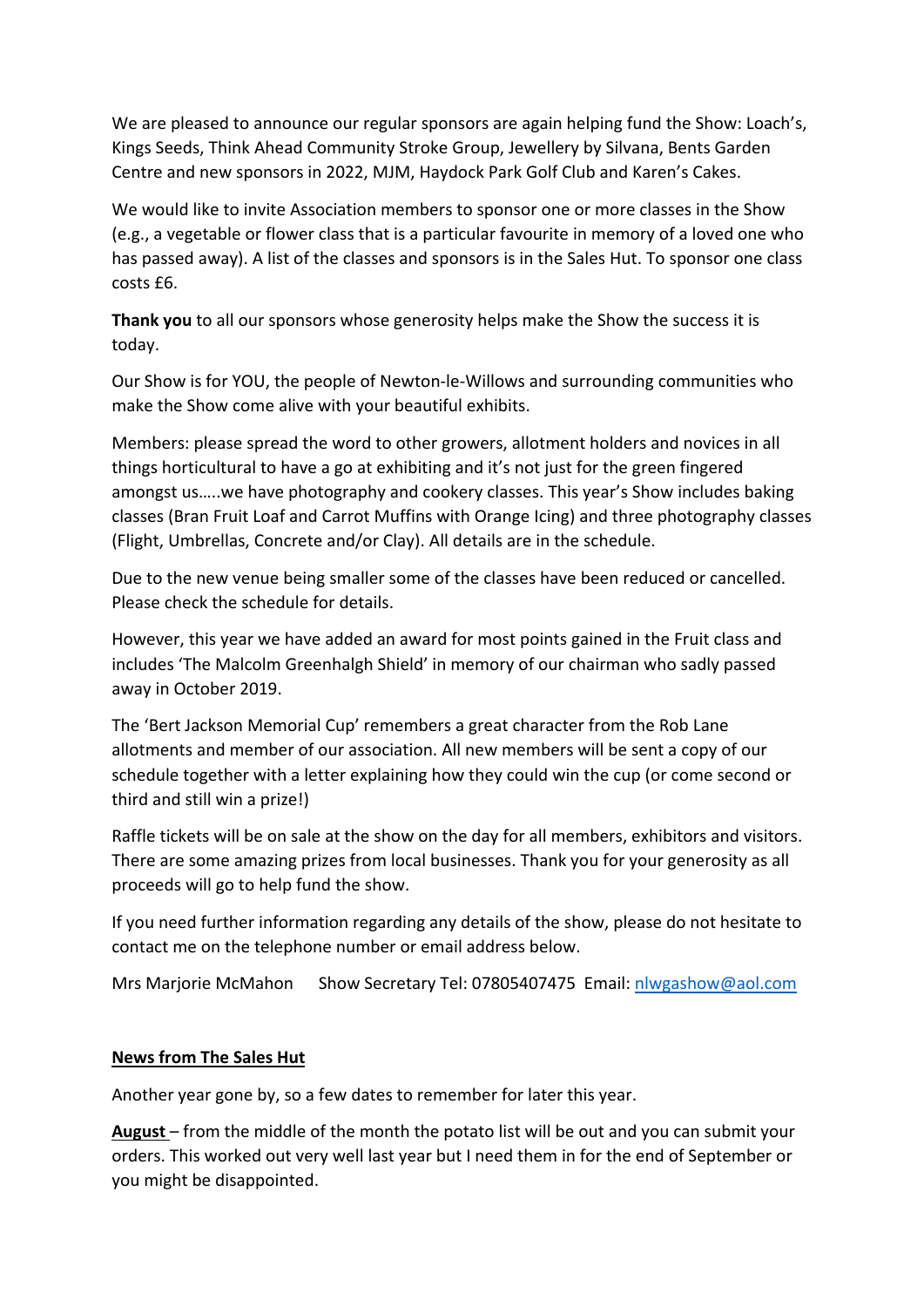**September** – the same garlic as last year will be for sale as will winter onions. You don't have to order these – just come in to the hut as soon as you get the email that they are in.

**September** – Kings seed catalogues will be available for you to look at and pre‐order your seed requirements. Please, if you want a specific variety of seeds order them as I can't get every variety to display on the shelf. Remember the price in the catalogue is not what you end up paying as we get a discount which we pass on. I need these orders in for the end of October please.

Just to let you know that our trial of taking payments by card in the hut has been successful and will continue.

Any queries about ordering please contact me:

Sheila Yorke – tel 01942 716925 mobile – 07931270056 email – graham\_red@yahoo.co.uk

# **Trips**

We had a successful trip to RHS Bridgewater in May. Members commented that they hadn't realised how big the site was and that they could appreciate it still had a lot of development to come. It will be a place to re‐visit to see the gardens change over the seasons and to see new areas develop.

**Harrogate Show Trip** in September – we still don't have enough bookings to run this trip and cover the cost of the coach. The deadline set by the coach company is now **26th June.** If you would like to go on this trip, please book your place in the hut as soon as possible.

We had to cancel the trip to Trentham Gardens as we didn't have enough bookings.

# **FEEDBACK**

As you realise, we are struggling with the number of people attending the talks and the trips. We know that the pandemic has hit us but are there other reasons that we are low on numbers? Are we offering you the right things? **Please let us know your thoughts.** Speak to anyone in the hut with your thoughts and suggestions or jot a few things down on the slip below and hand it in at the hut. Thank you

\_\_\_\_\_\_\_\_\_\_\_\_\_\_\_\_\_\_\_\_\_\_\_\_\_\_\_\_\_\_\_\_\_\_\_\_\_\_\_\_\_\_\_\_\_\_\_\_\_\_\_\_\_\_\_\_\_\_\_\_\_\_\_\_\_\_\_\_\_\_\_\_\_\_\_ \_\_\_\_\_\_\_\_\_\_\_\_\_\_\_\_\_\_\_\_\_\_\_\_\_\_\_\_\_\_\_\_\_\_\_\_\_\_\_\_\_\_\_\_\_\_\_\_\_\_\_\_\_\_\_\_\_\_\_\_\_\_\_\_\_\_\_\_\_\_\_\_\_\_\_ \_\_\_\_\_\_\_\_\_\_\_\_\_\_\_\_\_\_\_\_\_\_\_\_\_\_\_\_\_\_\_\_\_\_\_\_\_\_\_\_\_\_\_\_\_\_\_\_\_\_\_\_\_\_\_\_\_\_\_\_\_\_\_\_\_\_\_\_\_\_\_\_\_\_\_ \_\_\_\_\_\_\_\_\_\_\_\_\_\_\_\_\_\_\_\_\_\_\_\_\_\_\_\_\_\_\_\_\_\_\_\_\_\_\_\_\_\_\_\_\_\_\_\_\_\_\_\_\_\_\_\_\_\_\_\_\_\_\_\_\_\_\_\_\_\_\_\_\_\_\_ \_\_\_\_\_\_\_\_\_\_\_\_\_\_\_\_\_\_\_\_\_\_\_\_\_\_\_\_\_\_\_\_\_\_\_\_\_\_\_\_\_\_\_\_\_\_\_\_\_\_\_\_\_\_\_\_\_\_\_\_\_\_\_\_\_\_\_\_\_\_\_\_\_\_\_ \_\_\_\_\_\_\_\_\_\_\_\_\_\_\_\_\_\_\_\_\_\_\_\_\_\_\_\_\_\_\_\_\_\_\_\_\_\_\_\_\_\_\_\_\_\_\_\_\_\_\_\_\_\_\_\_\_\_\_\_\_\_\_\_\_\_\_\_\_\_\_\_\_\_\_ \_\_\_\_\_\_\_\_\_\_\_\_\_\_\_\_\_\_\_\_\_\_\_\_\_\_\_\_\_\_\_\_\_\_\_\_\_\_\_\_\_\_\_\_\_\_\_\_\_\_\_\_\_\_\_\_\_\_\_\_\_\_\_\_\_\_\_\_\_\_\_\_\_\_\_ \_\_\_\_\_\_\_\_\_\_\_\_\_\_\_\_\_\_\_\_\_\_\_\_\_\_\_\_\_\_\_\_\_\_\_\_\_\_\_\_\_\_\_\_\_\_\_\_\_\_\_\_\_\_\_\_\_\_\_\_\_\_\_\_\_\_\_\_\_\_\_\_\_

**Talks and Trips Feedback – Your thoughts and ideas**